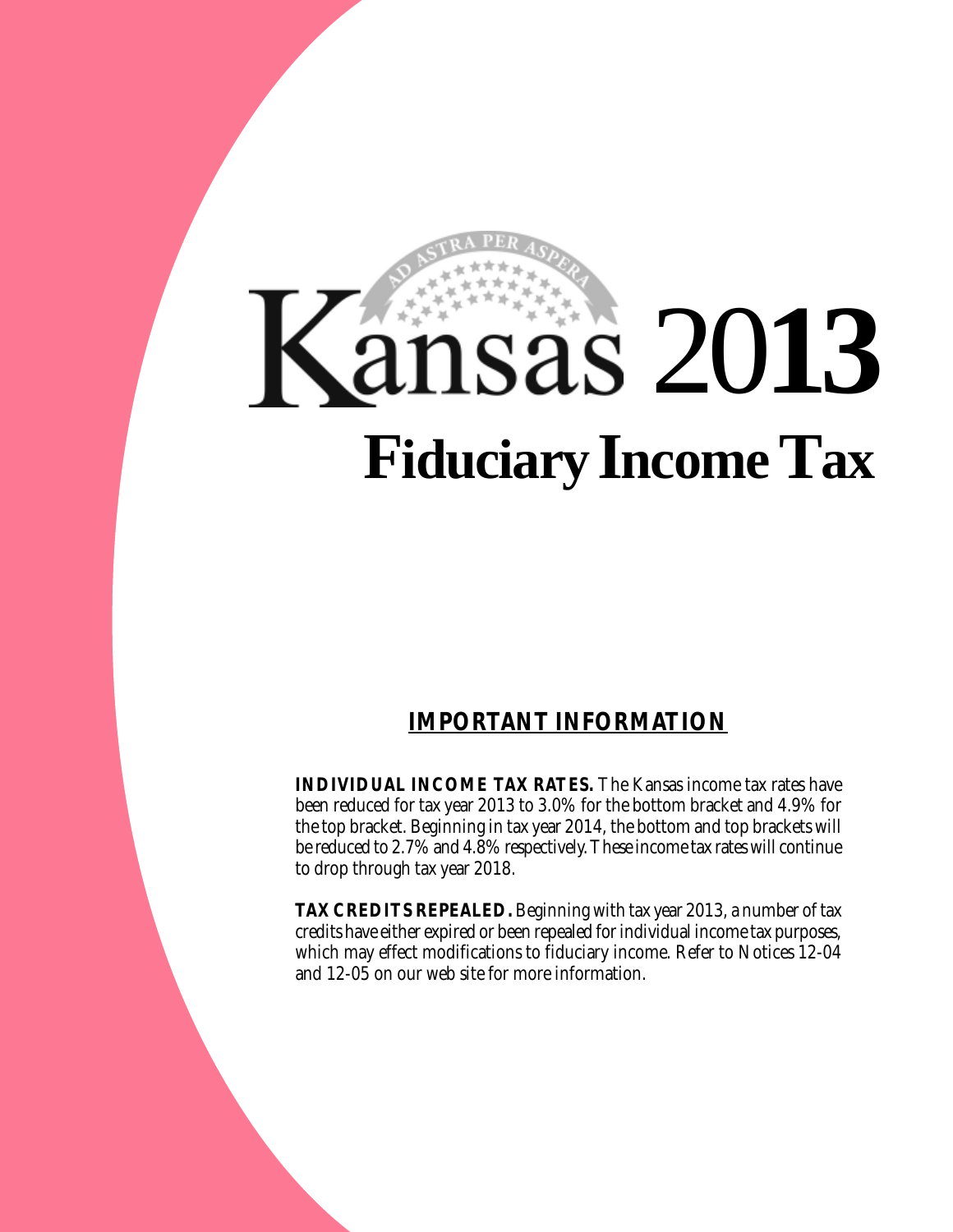## **GENERAL INFORMATION**

If any due date falls on a Saturday, Sunday, or legal holiday, substitute the next regular workday.

| <b>Who Must</b><br><b>File a Return</b>                                                                             | Resident Estate or Trust. The fiduciary of a resident estate or trust must file a Kansas Fiduciary Income Tax<br>Return (K-41) if the estate or trust had any taxable income or there is withholding tax due for the nonresident<br>beneficiaries. A resident estate is the estate of a person who was a Kansas resident at the time of death. All other<br>estates are nonresident estates. A resident trust is any trust which is administered by the trustee in Kansas. A trust<br>being administered outside of Kansas shall not be considered a resident trust merely because the governing<br>instrument or a law requires that the laws of Kansas be followed with respect to interpretation or administration of<br>the trust. All other trusts are nonresident trusts.<br>Nonresident Estate or Trust. The fiduciary of a nonresident estate or trust must file a Kansas Fiduciary Income<br>Tax Return if the estate or trust had taxable income or gain derived from Kansas sources. This includes income or<br>gain from: 1) real or tangible personal property located within Kansas; 2) a business, profession or occupation<br>carried on within Kansas; or, 3) services performed within Kansas.<br>For a nonresident estate or trust, income from the following is not considered to be derived from Kansas<br>sources: annuities, interest, dividends, or gains from the sale or exchange of intangible personal property, unless<br>part of the income from a business, trade, profession, or occupation carried on within Kansas. |
|---------------------------------------------------------------------------------------------------------------------|-------------------------------------------------------------------------------------------------------------------------------------------------------------------------------------------------------------------------------------------------------------------------------------------------------------------------------------------------------------------------------------------------------------------------------------------------------------------------------------------------------------------------------------------------------------------------------------------------------------------------------------------------------------------------------------------------------------------------------------------------------------------------------------------------------------------------------------------------------------------------------------------------------------------------------------------------------------------------------------------------------------------------------------------------------------------------------------------------------------------------------------------------------------------------------------------------------------------------------------------------------------------------------------------------------------------------------------------------------------------------------------------------------------------------------------------------------------------------------------------------------------------------------------------------------|
| When and<br><b>Where to File</b>                                                                                    | You should complete your Kansas fiduciary return after the federal fiduciary return is complete, and it is due no<br>later than the 15th day of the fourth month after the close of the taxable year (April 15th for those operating on a<br>calendar year basis). Mail your Fiduciary Income Tax return to: KANSAS FIDUCIARY TAX, KANSAS DEPARTMENT<br>OF REVENUE, PO BOX 758571, TOPEKA, KS 66675-8571.                                                                                                                                                                                                                                                                                                                                                                                                                                                                                                                                                                                                                                                                                                                                                                                                                                                                                                                                                                                                                                                                                                                                             |
| <b>Extension of</b><br><b>Time to File</b><br>An extension of<br>time to file is <b>not</b> an<br>extension to pay. | If you are unable to complete your Kansas fiduciary return by the filing deadline, you may request an extension<br>of time to file. If you filed Form 7004 with the IRS for an extension of time, enclose a copy of that form with your<br>completed K-41. (Kansas does not have a separate extension request form but will accept an approved federal<br>Extension of Time To File form.) If you do not pay the tax amount due (may be estimated) by the original due date,<br>you will owe interest and may also be charged a penalty on any balance due.                                                                                                                                                                                                                                                                                                                                                                                                                                                                                                                                                                                                                                                                                                                                                                                                                                                                                                                                                                                           |
| <b>Accounting</b><br><b>Period</b>                                                                                  | The accounting period for which the Kansas fiduciary return is filed and the method of accounting used must be<br>the same as that used for federal tax purposes. If, for federal purposes, the taxable year for the estate or trust<br>changes or the method of accounting is changed, the changes also apply to the Kansas return.                                                                                                                                                                                                                                                                                                                                                                                                                                                                                                                                                                                                                                                                                                                                                                                                                                                                                                                                                                                                                                                                                                                                                                                                                  |
| Withholding<br><b>Tax Payments</b>                                                                                  | Kansas law requires the fiduciary of a resident estate or trust to submit the payment of withholding tax for its<br>nonresident beneficiaries, if it is \$5 or more, with the filing of Form K-41. Complete Part IV, and enter the total from<br>Column E on line 6 of Form K-41.                                                                                                                                                                                                                                                                                                                                                                                                                                                                                                                                                                                                                                                                                                                                                                                                                                                                                                                                                                                                                                                                                                                                                                                                                                                                     |
| <b>Estimated Tax</b>                                                                                                | Estates and trusts are required to make federal estimated tax payments; however, Kansas statutes exempt<br>estates and trusts from making estimated tax payments for Kansas fiduciary purposes.                                                                                                                                                                                                                                                                                                                                                                                                                                                                                                                                                                                                                                                                                                                                                                                                                                                                                                                                                                                                                                                                                                                                                                                                                                                                                                                                                       |
| <b>Fiduciary</b><br><b>Reporting to</b><br><b>Beneficiaries</b>                                                     | Fiduciaries must provide each beneficiary with the amount of the fiduciary modification to be used in the preparation<br>of the beneficiary's Kansas individual income tax return. See page 2, Part II, Column D.<br>In addition, fiduciaries must provide each nonresident beneficiary with the amount of their share of income and<br>credits from page 3, Part IV of Form K-41, and when Kansas tax is withheld, supply Form K-18 to the nonresident<br>beneficiary. Fiduciary modifications, beneficiaries' shares of fiduciary modifications, and beneficiaries' shares of<br>income and credits are computed on pages 2 and 3 of Form K-41 in Parts I, II, III and IV.                                                                                                                                                                                                                                                                                                                                                                                                                                                                                                                                                                                                                                                                                                                                                                                                                                                                          |
| <b>Federal</b><br><b>Return</b>                                                                                     | Enclose with Form K-41 a copy of your Federal Form 1041, including all schedules as filed with the IRS. The<br>processing of your Kansas fiduciary return may be delayed if your federal fiduciary return is not included.                                                                                                                                                                                                                                                                                                                                                                                                                                                                                                                                                                                                                                                                                                                                                                                                                                                                                                                                                                                                                                                                                                                                                                                                                                                                                                                            |
| <b>Confidential</b><br><b>Information</b>                                                                           | Income tax information disclosed to KDOR (Kansas Department of Revenue), either on returns or through<br>department investigation, is held in strict confidence by law. KDOR and the IRS have an agreement under which<br>income tax information is exchanged. This is to verify the accuracy and consistency of information reported on<br>federal and Kansas fiduciary returns.                                                                                                                                                                                                                                                                                                                                                                                                                                                                                                                                                                                                                                                                                                                                                                                                                                                                                                                                                                                                                                                                                                                                                                     |
| <b>Amended</b><br><b>Returns</b>                                                                                    | You must file an amended K-41 when: 1) an error was made on your Kansas return, 2) there is a change (error<br>or adjustment) on another state's return, or 3) there is a change (error or adjustment) on your federal return. To<br>amend your original return, use Form K-41 and mark the amended return checkbox. Pay the full amount of tax and<br>interest due and no late pay penalty will be assessed. See our web site for interest rates.<br>If you are filing an amended federal return for the same taxable year as this amended return, enclose a copy of the<br>amended federal return and an explanation of all changes made on your amended Kansas return. If your amended<br>federal return is adjusted or disallowed, provide KDOR with a copy of the adjustment or denial letter.<br>If you have not yet filed a Kansas K-41 but you filed your original federal return and the federal return has been<br>amended or adjusted, use the information on the amended/adjusted federal return to complete your original<br>Kansas return. A copy of both the original and amended federal returns should be enclosed with the Kansas return<br>along with an explanation of the changes.                                                                                                                                                                                                                                                                                                                                               |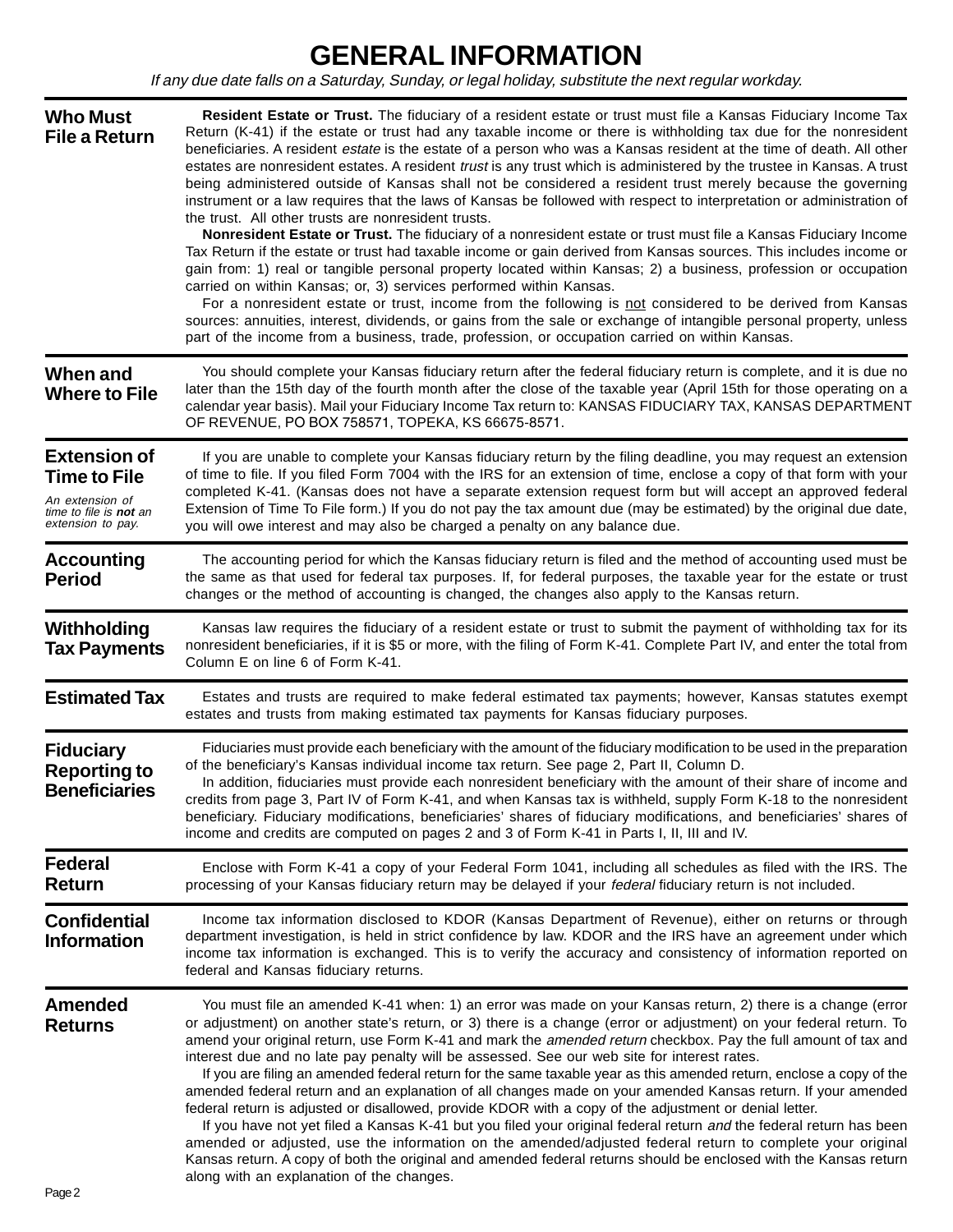## **SPECIFIC LINE INSTRUCTIONS**

**HEADING.** Type or print your name and address in the spaces provided. If your name or address changed since you last filed, mark an "X" in the box below the heading. If filing an amended return, mark an "X" in the box below your name and address.

**TELEPHONE NUMBER.** If a problem should arise in processing your return, it is helpful for KDOR to have a telephone number where you can be reached during office hours. The number you provide will be kept confidential.

**FILING STATUS.** The filing status shown on Form K-41 will reflect the nature of the entity for which the return is being filed.

**RESIDENCY STATUS.** Residents: If you are filing for a resident estate or trust, check the box for residents. If all income is taxable to the fiduciary and no distributions are made or required to be made, only Part I must be completed. If there are only resident beneficiaries, or if no amounts are distributable to nonresident beneficiaries, then it is necessary to complete only Parts I and II. If there are nonresident beneficiaries, then it is generally necessary to complete all parts. However, if amounts distributed to nonresidents are nontaxable, then Part IV may be omitted. Nonresidents: If you are filing for a nonresident estate or trust, check the box for nonresidents. If there are resident and/or nonresident beneficiaries, then all parts must be completed. However, if all income is taxable to the fiduciary, then only Parts I and II must be completed.

**DATE ESTABLISHED.** Enter date of death or date trust was established.

**LINE 1—FEDERAL TAXABLE INCOME.** Residents: Enter on line 1 the federal taxable income shown on page 1 of the Federal Fiduciary Return, Form 1041. Nonresidents: Enter on line 1 the amount reported in Part III, line 48, column D of Form K-41.

**LINE 2—KANSAS FIDUCIARY MODIFICATION.** Residents: If there has been no distribution to beneficiaries, enter the fiduciary modification from page 2, line 26. If there has been a distribution to beneficiaries, enter the fiduciary's portion of the modification from page 2, line (j). Nonresidents: No modification is to be made on this line by a nonresident estate or trust.

**LINE 3—KANSAS TAXABLE INCOME.** If line 2 is a positive amount, add line 2 to line 1 and enter result on line 3. If line 2 is a negative amount, subtract line 2 from line 1 and enter result. If you made no entry on line 2, your Kansas taxable income is the same as your federal taxable income so enter that amount on line 3.

**LINE 4—TAX.** To compute the fiduciary income tax, refer to the tax computation schedule on the last page of Form K-41. Enter the tax amount on line 4.

**LINE 5—TAX ON LUMP SUM DISTRIBUTIONS.** If a resident estate or trust received income from a lump sum distribution and a federal tax was imposed on this income in accordance with federal Internal Revenue Code, Section 402(e), then the resident estate or trust is also subject to Kansas tax on the lump sum distribution.

Enter on line 5 an amount equal to 13% of the federal tax on the ordinary income portion of the lump sum distribution determined on federal Form 4972.

**LINE 6—NONRESIDENT BENEFICIARY TAX.** Enter the amount of nonresident beneficiary tax reported on page 3, Part IV of Form K-41. This amount is the total of column E.

**LINE 7—TOTAL KANSAS TAX.** Add lines 4, 5 and 6.

**LINE 8—CREDIT FOR TAXES PAID TO OTHER STATES (FOR RESIDENTS ONLY).** If you paid income tax to another state, and

the income derived from the other state is included in your Kansas adjusted gross income (KAGI), you may be eligible for a credit against your Kansas tax liability. If you had income from a state that has no state income tax, make no entry on line 8 and go to line 9. A copy of the return filed with the other state(s), or a copy of Federal Form 1116 (if applicable) for claiming a foreign tax credit, must be enclosed with Kansas Form K-41.

Foreign Tax Credit: As used in this section "state" means any state of the United States, District of Columbia, Puerto Rico, any territory or possession of the United States, and any foreign country or political subdivision of a foreign country. The Kansas credit for foreign taxes is first limited to the difference between the actual tax paid to the foreign country and the foreign tax credit allowed on the federal return. If you claimed the foreign tax paid as an itemized deduction on your federal return, no credit is allowed in this section.

#### **Foreign Tax Worksheet**

- A. 2013 tax paid to the foreign country ............................ \$
- B. LESS: Federal foreign tax credit allowed ............... \$
- C. EQUALS: Kansas foreign tax limitation. Enter this amount on line 1 of the following worksheet. ....... \$

If you are a **Kansas resident,** use the following worksheet to determine your credit for tax paid to another state(s). **Nonresidents may not claim this credit** against Kansas tax.

|              | <b>Other State Tax Credit Worksheet</b>                                                             |
|--------------|-----------------------------------------------------------------------------------------------------|
| 1)           | Income tax paid to another state(s) and included in<br>your 2013 Kansas Adjusted Gross Income  \$   |
| $\mathbf{2}$ |                                                                                                     |
| 3)           |                                                                                                     |
| 4)           |                                                                                                     |
| 5)           | Percentage limitation (divide line 3 by line 4)                                                     |
| 6)           | Limitation amount (multiply line 2 by line 5) \$<br>Allowable credit (amount from line 1 or line 6, |

**LINE 9—UNIVERSITY DEFERRED MAINTENANCE CREDIT (for carry forward use only).** If you made contributions for deferred maintenance to a designated Kansas university, enter the carry forward amount of the **approved** credit on line 9.

**LINE 10—OTHER NONREFUNDABLE CREDITS.** Some tax credits have expired, or have been repealed for use by income tax filers. Below is a list of credits that are still available. Enter the total of all tax credits for which you are eligible. In claiming credits, you must complete and enclose with your Form K-41 the required schedule(s).

| Agritourism Liability Insurance (for carry forward use only)  K-33     |  |
|------------------------------------------------------------------------|--|
| Business & Job Development (for carry forward use only)  K-34          |  |
|                                                                        |  |
| Declared Disaster Capital Investment (for carry forward use only) K-87 |  |
|                                                                        |  |
|                                                                        |  |
|                                                                        |  |
| Research and Development (for carry forward use only)  K-53            |  |
| Venture and Local Seed Capital (for carry forward use only)  K-55      |  |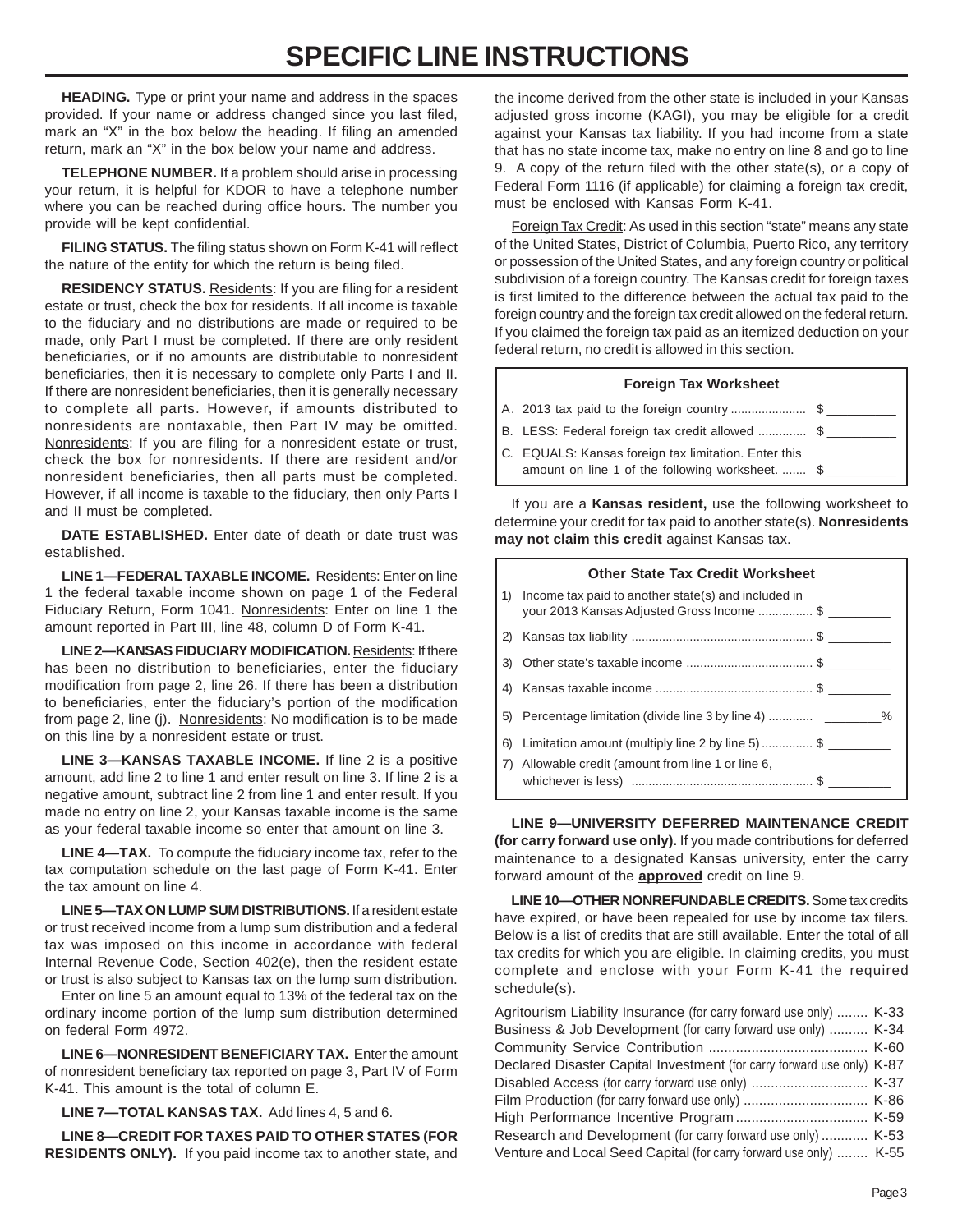**LINE 11—TOTAL CREDITS.** Add lines 8, 9 and 10.

**LINE 12—BALANCE.** Subtract line 11 from line 7. If the amount for line 12 is a negative amount, enter zero.

**LINE 13—KANSAS INCOME TAX WITHHELD.** Enter any amount of Kansas withholding. KDOR does not require that copies of W-2 or 1099 forms be enclosed with your return; however, KDOR reserves the right to ask for this information at a later date. **Note:** You must enclose any K-19 forms with your Form K-41.

**LINE 14—AMOUNT PAID WITH KANSAS EXTENSION.** Enter any amount paid with an extension of time request.

**LINE 15—REFUNDABLE PORTION OF TAX CREDITS.** Enter the refundable portion of your community service contribution credit from Schedule K-60. Enclose a copy of the schedule with your return.

**LINE 16—PAYMENTS REMITTED WITH ORIGINAL RETURN.** If you are **filing an amended K-41** for the 2013 tax year, enter the amount of money you remitted to KDOR with your original 2013 return.

**LINE 17—OVERPAYMENT FROM ORIGINAL RETURN.** If you are **filing an amended K-41** for the 2013 tax year, enter the amount of overpayment shown on your original return. Since you were refunded this amount, it is a subtraction entry.

**LINE 18—TOTAL REFUNDABLE CREDITS.** Add lines 13 through 16 and subtract line 17. Enter the total on line 18.

**LINE 19—UNDERPAYMENT.** If your tax balance on line 12 is greater than your total refundable credits on line 18, enter the difference on line 19.

Late Charges: If the amount on line 19 is not paid by the due date, or if a balance due return is filed after the due date, penalty and interest are added according to the rules outlined in lines 20 and 21.

Extension of Time: Interest is due on any delinquent tax balance, even if you have been granted an extension of time to file. If **90%** of your tax liability is paid on or before the original due date of your return, an automatic extension is applied and no penalty is assessed.

**LINE 20—INTEREST.** Using the amount on line 19, compute interest at .333% for each month (or portion thereof) from the due date of the return.

**LINE 21—PENALTY.** Compute penalty at **1% per month** (or portion thereof) from the due date of the return on the amount on line 19. The maximum penalty is 24%.

**LINE 22—BALANCE DUE.** Add lines 19, 20 and 21 and enter result on line 22. Write your federal Employer Identification Number (EIN) on your check or money order, made payable to Kansas Fiduciary Tax and send it with your return. Do not send cash. A balance due of less than \$5.00 need not be paid.

**LINE 23—REFUND.** If line 18 is greater than line 12, subtract line 12 from line 18 and enter the amount of the refund on line 23. Amounts less than \$5.00 will not be refunded.

Normal processing time to issue a refund is six to eight weeks. Errors on your return, photocopied forms, and incomplete returns or missing documentation will cause delays in processing refunds. **Note:** If there is any other liability owed the State of Kansas, the fiduciary income tax refund will be applied to that liability.

**SIGNATURES.** The fiduciary MUST sign Form K-41. If prepared by someone other than the fiduciary, the preparer should also sign. No refund can be made unless the return is properly signed.

Preparer Authorization Box: It may be necessary for KDOR to contact you about your tax return. If you wish to have the Director of Taxation or his/her designee contact your tax preparer instead, please give permission to do so by checking this box.

#### **PART I**

**LINE 24a—STATE AND MUNICIPAL INTEREST.** Enter interest income received, credited, or earned from any state or municipal obligations during the taxable year, less any related expenses (management fees, trustee fees, interest, etc.) directly incurred in the purchase of state or political subdivision obligations. **Do not**  include those specifically exempt from income tax by Kansas law, such as: Kansas turnpike authority bonds, Board of Regents bonds for Kansas colleges and universities, electrical generation revenue bonds, urban renewal bonds, industrial revenue bonds, or Kansas highway bonds.

Interest income on obligations of Kansas or any political subdivision thereof, issued after December 31, 1987, shall be excluded from computation of Kansas taxable income.

**LINE 24b—STATE INCOME TAX OR LOCAL TAXES.** Enter any state, county, or city income or earnings taxes which are included in your federal deductions.

**LINE 24c—ADMINISTRATIVE EXPENSES.** Enter the amount of administrative expenses claimed on both the Kansas estate tax return and on the federal fiduciary tax return.

**LINE 24d—OTHER ADDITIONS TO FEDERAL TAXABLE INCOME.**  Enter the total of these additions to federal taxable income:

- **Federal Income Tax Refund.** Generally, there will be no entry here unless an amended federal return has been filed for a prior year due to an investment credit carry back or a net operating loss carry back which resulted in a federal income tax refund in 2013 for that prior year.
- **Partnership, S Corporation, or Fiduciary Adjustments.** If income was received from a partnership, S corporation, joint venture, syndicate, estate or trust, enter your proportionate share of any required addition adjustments. The partnership, S corporation, or trustee will provide you the necessary information to determine these amounts.
- **Federal Net Operating Loss Carry Forward.** Enter the federal net operating loss carry forward claimed on the 2013 federal income tax return.
- **Community Service Contribution Credit.** Enter amount of any charitable contribution claimed on the federal return used to compute this credit on Schedule K-60.
- **Learning Quest Education Savings Program.** Enter amount of any "nonqualified withdrawal" from the Learning Quest Education Savings Program.
- **Kansas Expensing Recapture.** If you have a Kansas expensing deduction recapture amount from Schedule K-120EX, enter the amount of your deduction on line 24d and enclose a copy of your completed K-120EX and federal Form 4562.

**LINE 24e—TOTAL ADDITIONS.** Add lines 24a through 24d.

#### **LINE 25a—INTEREST ON U.S. GOVERNMENT OBLIGATIONS.**

Enter any interest or dividend income received on obligations or securities of any authority, commission, or instrumentality of the United States and its possessions, less any related expenses (management fees, trustee fees, interest, etc.) directly incurred in the purchase of such obligations or securities, to the extent they are included in federal taxable income if they are exempt from state income taxes under the laws of the United States. Such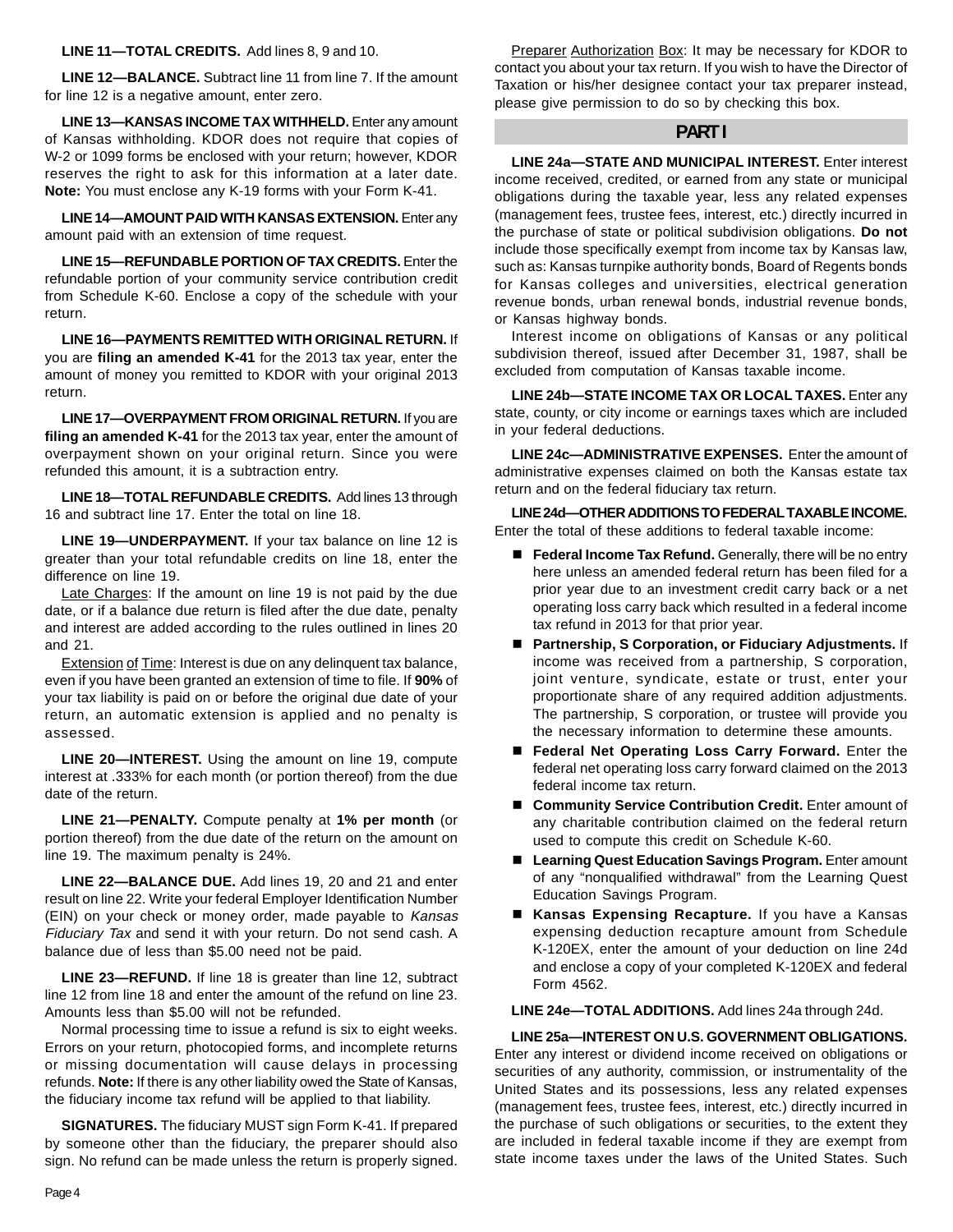income paid to shareholders through a mutual fund is also exempt from Kansas tax. If the mutual fund invests in both exempt and non-exempt federal obligations, the modification allowed will be that portion of the distribution received from the mutual fund attributable to direct obligations of the U.S. government, as determined by the mutual fund. These obligations include: U.S. Savings Bonds, U.S. Treasury Bills, Federal Land Bank, etc. Enclose a schedule indicating the name of each U.S. Government obligation claimed.

**LINE 25b—STATE INCOME TAX REFUNDS.** Enter any state or local income tax refunds which are included in line 1 of Form K-41.

LINE 25c-RETIREMENT BENEFITS. Enter any federal civil service retirement annuity paid from the Federal Civil Service Retirement or Disability Fund and any other amounts received as retirement benefits which were earned for being employed by the federal government or for service in the armed forces of the United States which is included in the federal taxable income.

Enter any Kansas pension benefits received which are specifically exempt from Kansas income tax if it was included in the federal taxable income. Exempt Kansas pensions include: Kansas Public Employees' Retirement Annuities, Kansas Teachers' Retirement Annuities, Kansas Police and Firemen's Retirement System pensions, Kansas Highway Patrol pensions, Justices and Judges Retirement System, Board of Public Utilities, Washburn University pensions, and certain pensions received from first class cities, not covered by the Kansas Public Employees' Retirement System.

Faculty and others employed by the State Board of Regents, or by educational institutions under its management, are entitled to Kansas tax exemption on income derived from retirement annuity contracts purchased for them by the State Board of Regents with either their direct contributions or through salary reduction plans.

Benefits received from all railroad retirement plans administered by the U.S. Railroad Retirement Board are exempt from state taxation by federal law. Enter any railroad retirement benefits received from the U.S. Railroad Retirement Board which are included in federal taxable income. This exemption from Kansas taxes includes tier I, tier II, dual vested benefits and supplemental annuities.

**LINE 25d—OTHER SUBTRACTIONS FROM FEDERAL TAXABLE INCOME.** Enter on line 25d the total of these other subtractions from federal taxable income. **Note:** You may not subtract the amount of income reported to another state.

- Social Security Benefits (for taxpayers with federal **adjusted gross income of \$75,000 or less).** Enter the amount received as benefits under the Social Security Act (including SSI) in 2013, to the extent it is included in federal adjusted gross income.
- **KPERS Lump Sum Roll Over.** Enter the amounts withdrawn from a qualified retirement account and include any earnings thereon to the extent that the amounts withdrawn were originally received as a KPERS lump sum payment at retirement that you rolled over into a qualified retirement account and the amount entered is included in federal adjusted gross income. **Do not make an entry** if the amount withdrawn consists of income that was originally received from retirement annuity contracts purchased for faculty and others employed by the State Board of Regents or by educational institutions under its management with either their direct contributions or through salary reduction plans or, a pension received from any Kansas first class city that is not covered by the Kansas Public Employee's Retirement System.
- **KPERS Lump Sum Distribution.** Employees who terminated KPERS employment after July 1, 1984, and elect to receive their contributions in a lump sum distribution will report their taxable contributions on their federal return. Subtract the amount of the withdrawn accumulated contributions or partial lump-sum payment(s) to the extent either is included in federal adjusted gross income. See NOTICE 05-04 for additional information.
- **Sale of Kansas Turnpike Bonds.** Enter the gain from the sale of Kansas Turnpike Bonds if the gain was included in the federal taxable income.
- **Partnership, S Corporation or Fiduciary Adjustments.** If income was received from a partnership, S corporation, joint venture, syndicate, trust or estate, enter the proportionate share of any required subtraction adjustments. The partnership, S corporation, or beneficiary will provide you with the necessary information to determine this amount.
- **Jobs Tax Credit.** Enter amount of the federal targeted jobs tax credit disallowance claimed on the Federal Income Tax return.
- **Kansas Venture Capital, Inc. Dividends.** Enter amount of dividend income received from Kansas Venture Capital, Inc.
- **S Corporation Privilege Adjustment.** If you are a shareholder in a bank, savings and loan, or other financial institution that is organized as an S corporation, enter the portion of any income received that was not distributed as a dividend. This income has already been taxed on the privilege tax return filed by the S corporation financial institution.
- **Electrical Generation Revenue Bonds.** Enter the amount included in federal taxable income.
- **Learning Quest Education Savings Program.** Enter contributions deposited in the Learning Quest Education Savings Program, or a qualified 529 tuition program established by another state, up to a maximum of \$3,000 per student (beneficiary).
- Armed Forces Recruitment, Sign-Up or Retention Bonus. Members of the armed forces of the United States (including Kansas army and air national guard): enter amounts received as a recruitment, sign up or retention bonus you received as an incentive to join, enlist or remain in the armed forces of the United States, to the extent included in federal adjusted gross income. Also include amounts you received for repayment of educational or student loans incurred by you or for which you are obligated, and received as a result of your service in the armed forces of the United States, to the extent included in federal adjusted gross income.

 **LINE 25e—TOTAL SUBTRACTIONS.** Add lines 25a through 25d and enter the total on line 25e.

**LINE 26—NET MODIFICATION TO FEDERAL TAXABLE INCOME.**  Subtract line 25e from line 24e. Enter the total on line 26 and on line 2, page 1, Form K-41. If there are beneficiaries, refer to Part II.

#### **PART II**

Part II is used to determine the allocation of the shares of the Kansas fiduciary modification. The Kansas fiduciary modification is divided among the beneficiaries and the fiduciary in proportion to their share of the federal distributable net income plus the amount contributed or required to be contributed from current income to charitable beneficiaries.

If there is no federal distributable net income, each beneficiary's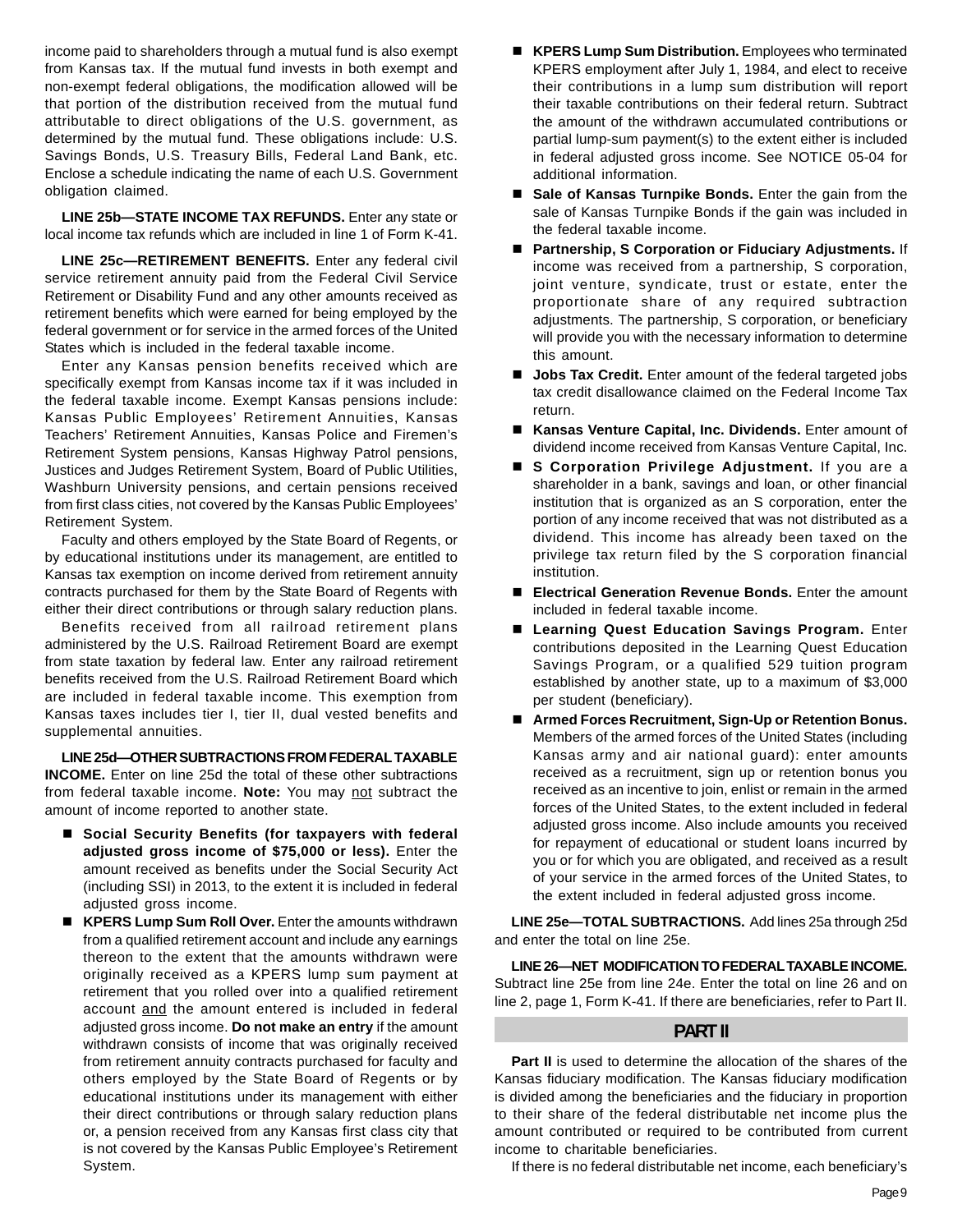share of the Kansas fiduciary modification shall be in proportion to each share of the estate or trust income distributed. Any balance of the Kansas fiduciary modification not allocated to the beneficiaries is allocable to the fiduciary.

When the allocation of the Kansas fiduciary modification, as provided by law, would result in an amount that is substantially inequitable, the fiduciary may, with the permission of the Director of Taxation, use such other methods of allocation that will produce a fair and equitable result to both the fiduciary and the beneficiary. Kansas law does not permit the fiduciary to elect to pay the tax on income properly applicable to a beneficiary by including such income in its share of the modification. The estate or trust must advise each beneficiary of their share of the Kansas fiduciary modification. The amount reported in Column D is the amount which the fiduciary is required to submit to each beneficiary.

**Column A.** Enter on lines (a), (b), (c) and (d) the names and addresses of Kansas resident beneficiaries. Nonresident beneficiaries should be listed on lines (e), (f), (g) and (h).

**Column B.** Enter the Social Security numbers of the beneficiaries.

**Column C.** Enter the percentage of the estate or trust to be distributed to each beneficiary in accordance with the documents or the laws controlling distribution of the estate or trust. The percentage allocated to charitable beneficiaries and to the fiduciary itself should be shown on the appropriate lines. Total allocation must equal 100%.

**Column D.** Enter on lines (a) through (i) each beneficiary's share of the Kansas fiduciary modification. Enter on line (j) the resident fiduciary's share of the modification. To determine each individual's and the fiduciary's share of the Kansas fiduciary modification, multiply the amount on line 26, Part I, by the percentage in Column C.

 resident estate or trust where all beneficiaries are Kansas residents. If **Important —** You need not complete Parts III and IV if you are filing a there are nonresident beneficiaries, you must complete Parts III and IV.

#### **PART III**

Part III is used to compute the federal taxable income of the estate or trust from Kansas sources. It is to be completed by all resident estates and trusts which have nonresident beneficiaries and by all nonresident estates and trusts with income or gain from Kansas sources. Nonresident estates or trusts should report to Kansas only that part of their federal taxable income derived from Kansas sources. The income to be reported, and the modifications to that income, are determined in this part.

**Column A.** Column A lists the items of income and modifications that correspond to those shown on the federal fiduciary tax return.

**Column B.** Enter total income or deductions reported or claimed on the federal fiduciary tax return for each item listed in Column A.

**Column C.** Enter that part of each item of income reported in Column B that is derived from Kansas sources. Use direct accounting whenever possible. Intangible income will not be considered to be from Kansas sources except where it is part of a business, trade, or occupation carried on in Kansas. Any item entered in Column C should reflect the amount that remains after all modifications have been performed.

FOR EXAMPLE: State or local income taxes deducted on the federal return would not be included in Column C. State income tax refunds reported as income on the federal return would not be included in Column C. Also, any income from other estates, trusts,

or partnerships should be modified, if necessary, before the item is entered in Column C.

Do not carry over any administration expenses from Column B to Column C if these expenses were claimed on both the Kansas Estate Tax Return and the federal fiduciary tax return.

Capital gains from Kansas sources should be entered in Column C only if the gain is distributed to the beneficiaries.

Depreciation, depletion, and federal estate tax not included on Federal Form 1041 and passed directly to the beneficiaries should be entered on the appropriate lines of Column C (e.g., line 41a).

Enter on line 41a other deductions not provided for on lines 36 through 40. These deductions should be directly allocated where possible. If it is not possible to directly relate those deductions to income from Kansas sources, they should be apportioned by multiplying the deductions by the ratio of total Kansas income (line 35, Column C) divided by total federal income (line 35, Column B).

Net income of the estate or trust from Kansas sources, after all modifications, is to be entered on line 48, Column C.

Enter on line 49, Column C, the total percentages of all nonresident beneficiaries only. These percentages are determined by the documents or laws controlling distribution of the estate or trust.

Enter on line 50, Column C, the total income from Kansas sources of all nonresident beneficiaries. This amount is computed by multiplying line 48, Column C, by the percentage entered on line 49, Column C.

**Column D.** Column D is to be **completed by nonresident fiduciaries only.** Enter in Column D that part of Column C applicable to the fiduciary. The amount to be entered in Column D is computed by multiplying each entry in +Column C by the fiduciary's percentage of the Kansas fiduciary adjustment as shown in Part II.

A capital gain from Kansas sources that is not distributed to the beneficiaries should be entered on line 30, Column D.

**Nonresident Fiduciary Exemption.** Enter on line 46, Part III, Column D, the amount of the nonresident fiduciary exemption determined by the following formula:

|    | 1) Exemption on federal Form 1041 \$                                             |
|----|----------------------------------------------------------------------------------|
|    | Kansas income of nonresident estate<br>or trust (Part III, line 43, Column D) \$ |
|    | Federal income<br>(Part III, line 43, Column B) \$                               |
|    | %                                                                                |
| 5) | Nonresident fiduciary exemption                                                  |

Line 48, Column D, is the net income of the nonresident estate or trust from Kansas sources applicable to the fiduciary which should be entered on line 1 of Form K-41.

#### **PART IV**

**Part IV** is used to compute the nonresident beneficiaries' shares of income and to compute the amount of tax to be withheld by the fiduciary of a resident estate or trust from the amount distributed or distributable to the nonresident beneficiaries. Fiduciaries must provide to each nonresident beneficiary the amount of the nonresident beneficiary's share of income. In addition, Kansas law requires the fiduciary of a resident estate or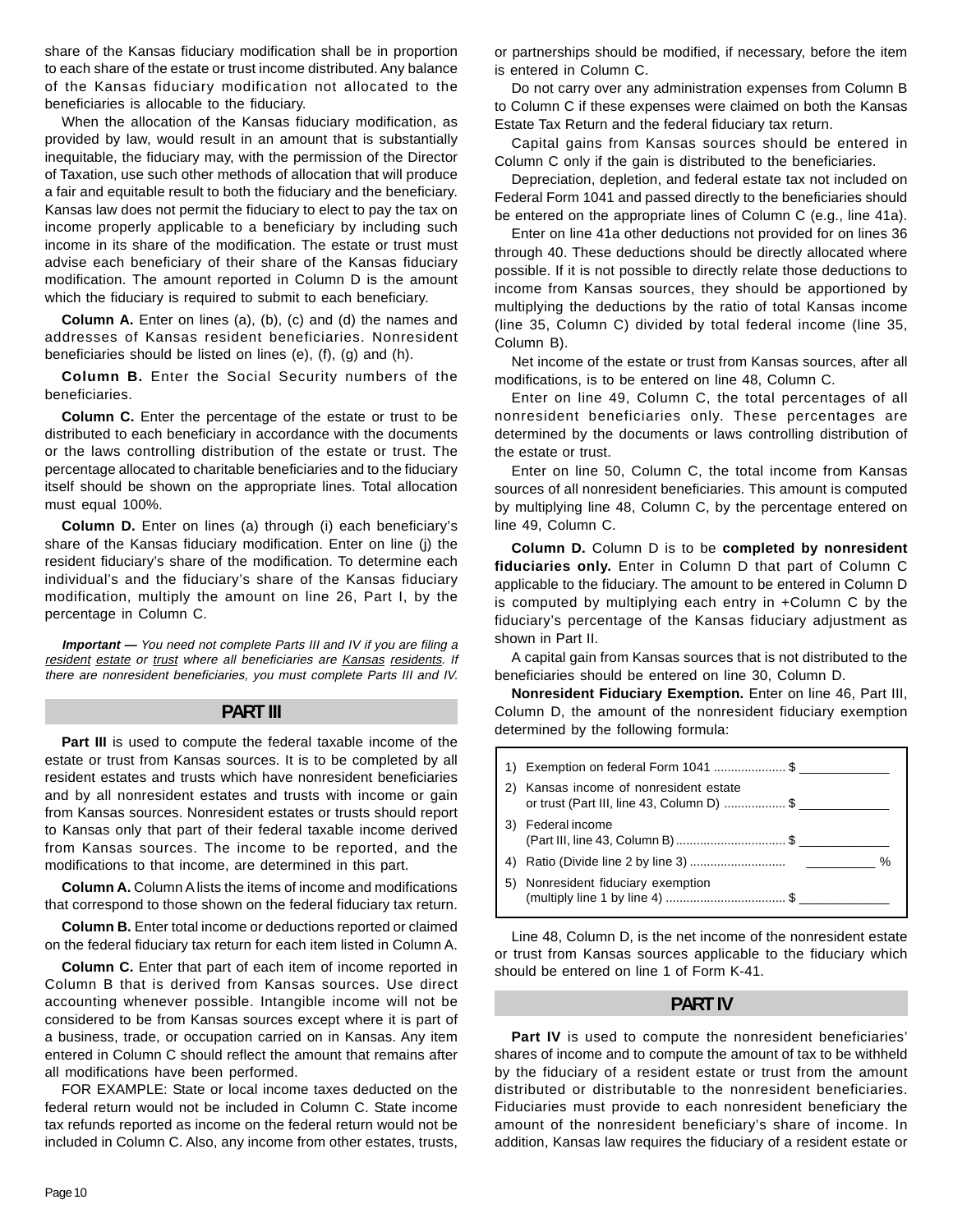trust to withhold tax from a nonresident beneficiary and to pay the amount of this tax with the Form K-41.

**Column A.** Enter on lines (a) through (d) the names and addresses of the nonresident beneficiaries.

**Column B.** Enter the Social Security numbers of the nonresident beneficiaries.

**Column C.** Enter on lines (a) through (d) the percentage of the estate or trust to be distributed to each beneficiary in accordance with the documents or laws controlling distribution of the estate or trust. **Note:** Since neither the resident beneficiaries' nor the fiduciary's percentages are shown here, it is unlikely this column will total 100%.

**Column D.** Enter on lines (a) through (d) each beneficiary's portion of the total taxable income from Kansas sources by multiplying Column C by the amount on line 48, Column C, Part III.

**Column E.** Compute the amount of tax to be withheld from each nonresident beneficiary by multiplying each beneficiary's income in column D by 2.5%. Enter these amounts on lines (a) through (d). The tax reported in this column is to be withheld and paid by the fiduciary for the beneficiary. Enter the total amount from Column E on page 1, line 6, Form K-41. Column E need not be calculated to completion if the nonresident share has already been withheld.

If any tax is required to be withheld, complete a Form K-18 for each nonresident beneficiary. The Form K-18 and instructions are on the last page of Form K-41.